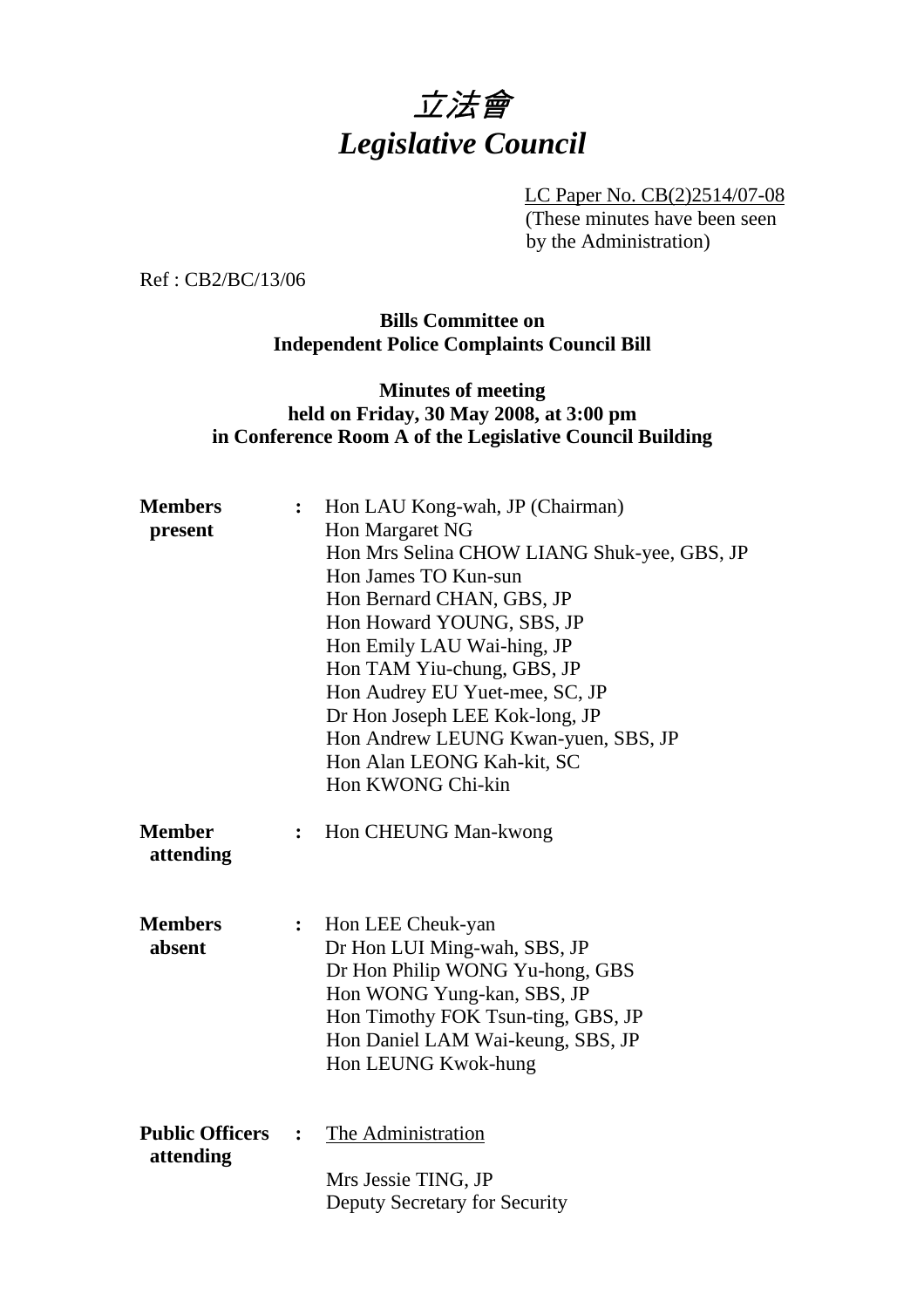|                               |                | Ms Manda CHAN<br>Principal Assistant Secretary for Security                                                  |
|-------------------------------|----------------|--------------------------------------------------------------------------------------------------------------|
|                               |                | Ms Jane LEE<br><b>Assistant Secretary for Security</b>                                                       |
|                               |                | Mr FAN Sik-ming<br>Chief Superintendent of Police (Complaints and Internal<br><b>Investigations Branch</b> ) |
|                               |                | Ms WONG Ching-han<br>Senior Inspector of Police                                                              |
|                               |                | Ms Fanny IP<br>Senior Assistant Law Draftsman                                                                |
|                               |                | <b>Independent Police Complaints Council</b>                                                                 |
|                               |                | Mrs Philomena LEUNG<br>Secretary, Independent Police Complaints Council                                      |
|                               |                | Mr Brandon CHAU<br>Deputy Secretary, Independent Police Complaints Council                                   |
| <b>Clerk</b> in<br>attendance | $\ddot{\cdot}$ | <b>Mrs Sharon TONG</b><br>Chief Council Secretary (2) 1                                                      |
| <b>Staff</b> in<br>attendance |                | Mr LEE Yu-sung<br>Senior Assistant Legal Adviser 1                                                           |
|                               |                | Mr Raymond LAM<br>Senior Council Secretary (2) 5                                                             |
|                               |                | Miss Helen DIN<br>Legislative Assistant (2) 1                                                                |

# **I. Continue discussion on the Bill**

1. The Bills Committee deliberated (index of proceedings attached at **Annex**).

2. The Bills Committee requested the Administration -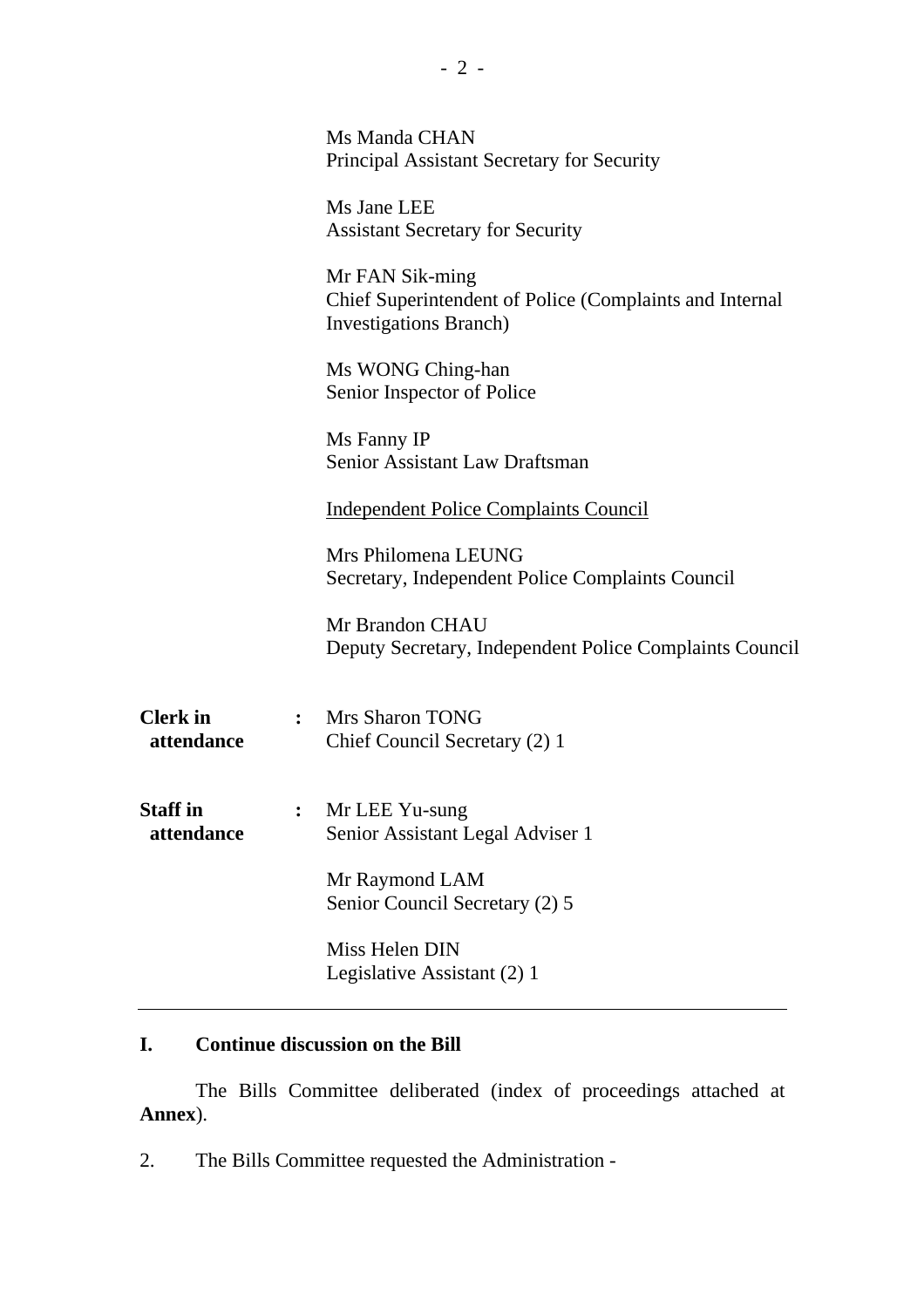- (a) to provide samples explaining the difference between an "explanation" under clause 24 and a "report" under clause 25(b);
- (b) to consider providing explicitly in the Bill that the word "action" in clause 24 included "non-action";
- (c) to consider deleting "types of" in clause  $25(a)$ ; and
- (d) to consider providing the Bills Committee with a copy of the orders and manuals referred to in clause 26(1)(b).

3. The Administration advised that it would propose amendments to clause 27 to provide that the Commissioner of Police must comply with any requirement made by the Independent Police Complaints Council unless the Secretary for Security certified that compliance with the requirement would be likely to prejudice the security of Hong Kong or the investigation of any crime, and that a certificate signed by the Secretary for Security certifying such matters was conclusive evidence as to the matters so certified.

## **II. Date of next meeting**

4. The Bills Committee noted that the next meeting had been scheduled for 3 June 2008 at 11:00 am.

5. The meeting ended at 5:00 pm.

Council Business Division 2 Legislative Council Secretariat 4 July 2008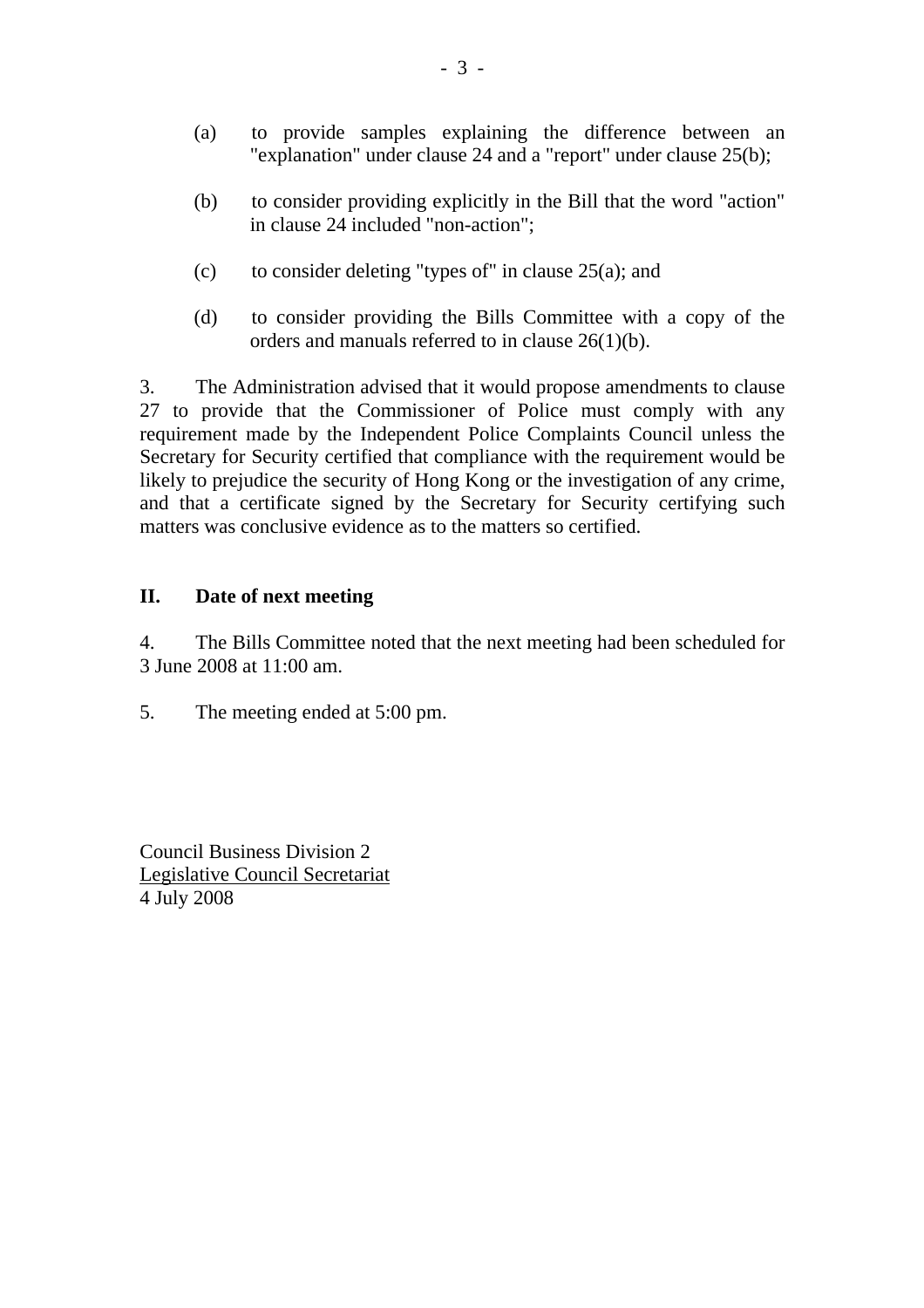## **Proceedings of meeting of the Bills Committee on Independent Police Complaints Council Bill on Friday, 30 May 2008, at 3:00 pm in Conference Room A of the Legislative Council Building**

| <b>Time</b><br>marker | <b>Speaker</b>                                                                                  | Subject(s)                                                                                                                                                                                                                                                                                                                                                                                                                                                                                                                                                                                                         | <b>Action</b><br><b>Required</b>                                                                                                                          |
|-----------------------|-------------------------------------------------------------------------------------------------|--------------------------------------------------------------------------------------------------------------------------------------------------------------------------------------------------------------------------------------------------------------------------------------------------------------------------------------------------------------------------------------------------------------------------------------------------------------------------------------------------------------------------------------------------------------------------------------------------------------------|-----------------------------------------------------------------------------------------------------------------------------------------------------------|
| $000000 -$<br>000242  | Chairman                                                                                        | Opening remarks                                                                                                                                                                                                                                                                                                                                                                                                                                                                                                                                                                                                    |                                                                                                                                                           |
| $000243 -$<br>000707  | Admin                                                                                           | Briefing on clause 24                                                                                                                                                                                                                                                                                                                                                                                                                                                                                                                                                                                              |                                                                                                                                                           |
| $000708 -$<br>010559  | Hon James TO<br>Chairman<br>Hon Alan LEONG<br>Hon Mrs Selina CHOW<br>Secretary of IPCC<br>Admin | Views of the Independent Police<br>Complaints Council (IPCC) in<br>relation to clauses 7, 24 and 25;<br>amendments proposed by IPCC<br>to broaden the scope of clause<br>24; effect of amending the word<br>"explanation" in clause 24 along<br>the line of "report" and the<br>Administration's position<br>towards such an amendment;<br>whether the scope of clause<br>$7(1)(b)$ should be broadened;<br>amendments to be proposed by<br>the Administration to clause 18;<br>provision of samples explaining<br>the difference between an<br>"explanation" under clause 24<br>and a "report" under clause 25(b) | <b>Admin to provide</b><br>samples explaining<br>the difference<br>between an<br>"explanation"<br>under clause 24<br>and a "report"<br>under clause 25(b) |
| $010600 -$<br>010911  | Hon James TO<br>Chairman<br>Admin<br>SALA1                                                      | Providing explicitly in the Bill<br>that the word "action" in clause<br>24 included "non-action"                                                                                                                                                                                                                                                                                                                                                                                                                                                                                                                   | <b>Admin to consider</b><br>providing explicitly<br>in the Bill that the<br>word "action" in<br>clause 24 included<br>non-action'                         |
| $010912 -$<br>011712  | Hon James TO<br>Chairman<br>Admin                                                               | Whether the word "reportable" in<br>clause $7(1)(c)$ and clause $25(a)$<br>should be deleted; deleting<br>"types of" in clause $25(a)$ ; scope<br>of clause $7(1)(a)$ and (c)                                                                                                                                                                                                                                                                                                                                                                                                                                      | <b>Admin to consider</b><br>deleting "types of"<br>in clause $25(a)$                                                                                      |
| $011713 -$<br>012209  | Hon Alan LEONG<br>Admin                                                                         | Whether clause 24 and clause<br>$7(1)(b)$ should be amended to<br>allow IPCC to give its opinion on<br>actions of the Commissioner of                                                                                                                                                                                                                                                                                                                                                                                                                                                                              |                                                                                                                                                           |